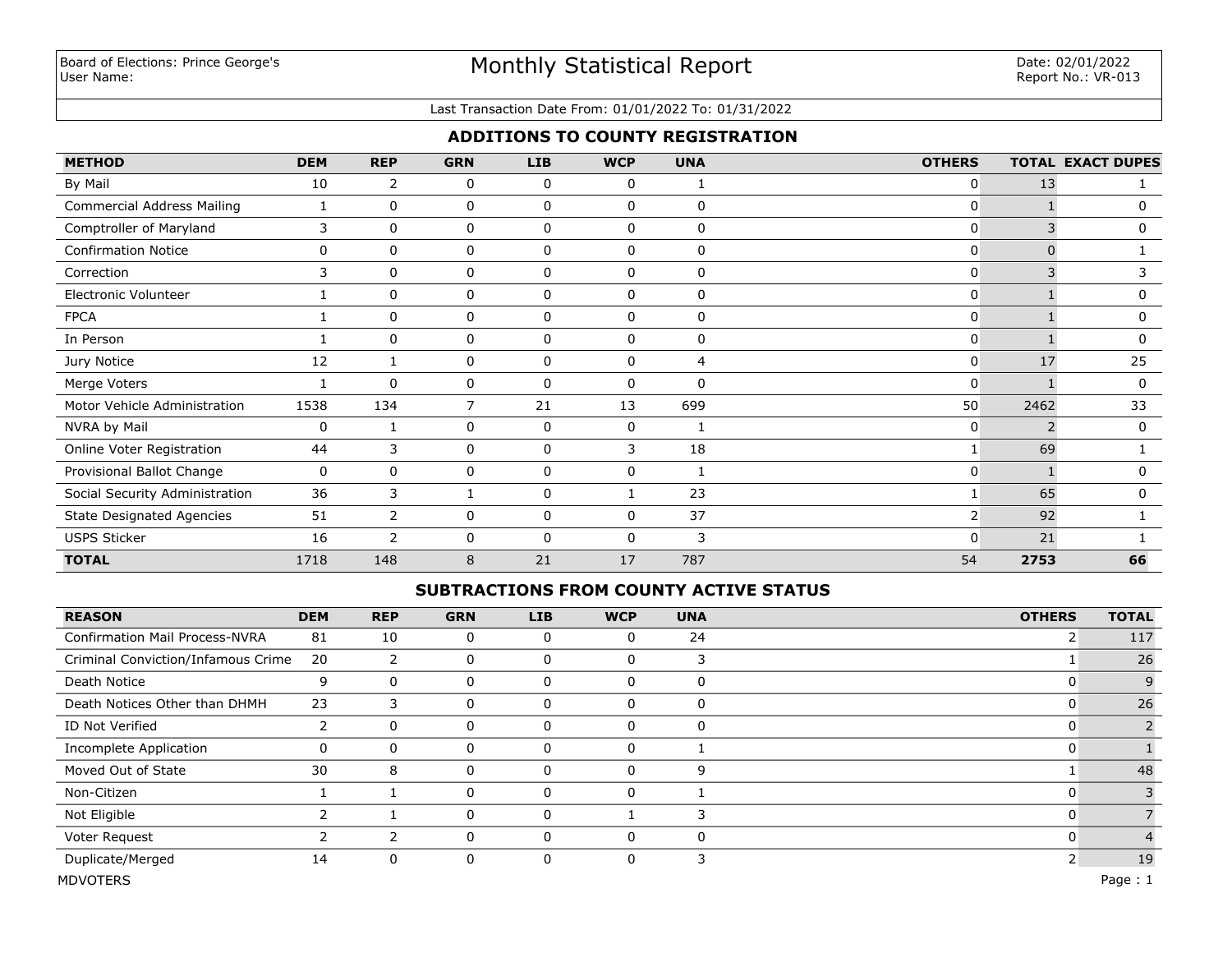Board of Elections: Prince George's User Name:

| Last Transaction Date From: 01/01/2022 To: 01/31/2022 |     |                  |  |  |  |      |                |      |
|-------------------------------------------------------|-----|------------------|--|--|--|------|----------------|------|
| County Transfer Out                                   | 775 | -68              |  |  |  | -195 | 14<br><b>.</b> | 1061 |
| <b>TOTAL</b>                                          | 959 | Q۵<br><u>J J</u> |  |  |  | 239  | 20             | 1323 |

## **AFFILIATION CHANGES**

| <b>CHANGE</b> | <b>DEM</b> | <b>REP</b> | <b>GRN</b> | <b>LIB</b> | <b>WCP</b> | <b>UNA</b> | <b>OTHERS</b>   | <b>TOTAL</b> |
|---------------|------------|------------|------------|------------|------------|------------|-----------------|--------------|
| From          | 354        | σ1         |            |            |            | 136        | --<br><b>JJ</b> | 615          |
| To            | 140        | 90         |            | 10         |            | 289        | --<br>62        | 615          |
| <b>TOTAL</b>  | $-214$     | 29         |            |            | 10         | 153        |                 |              |

## **CURRENT ACTIVE REGISTRATION**

| <b>ACTIVITY</b>              | <b>DEM</b> | <b>REP</b> | <b>GRN</b> | <b>LIB</b> | <b>WCP</b> | <b>UNA</b> | <b>OTHERS</b> | <b>TOTAL</b> |
|------------------------------|------------|------------|------------|------------|------------|------------|---------------|--------------|
| <b>BEGINNING OF REPORT</b>   | 467067     | 37765      | 718        | 1243       | 378        | 82284      | 11242         | 600697       |
| ADDITIONS (+)                | 1718       | 148        | 8          | 21         | 17         | 787        | 54            | 2753         |
| REINSTATED (+)               | 141        | 17         |            |            |            | 55         |               | 217          |
| CANCELLED (-)                | $-78$      | $-14$      |            | 0          | -1         | $-19$      | $-4$          | $-116$       |
| COUNTY TRANSFER OUT (-)      | $-775$     | $-68$      | -4         | -5         | $\Omega$   | $-195$     | $-14$         | $-1061$      |
| AFFILIATION CHANGES (+ OR -) | $-214$     | 29         |            | 4          | 16         | 153        |               | $\Omega$     |
| * INACTIVATED (-)            | $-104$     | $-13$      |            | 0          | $\Omega$   | $-24$      | $-2$          | $-143$       |
| $*$ REACTIVATED $(+)$        | 141        |            |            |            | $\Omega$   | 27         | ∍             | 178          |
| <b>END OF REPORT TOTALS</b>  | 467896     | 37871      | 725        | 1266       | 411        | 83068      | 11288         | 602525       |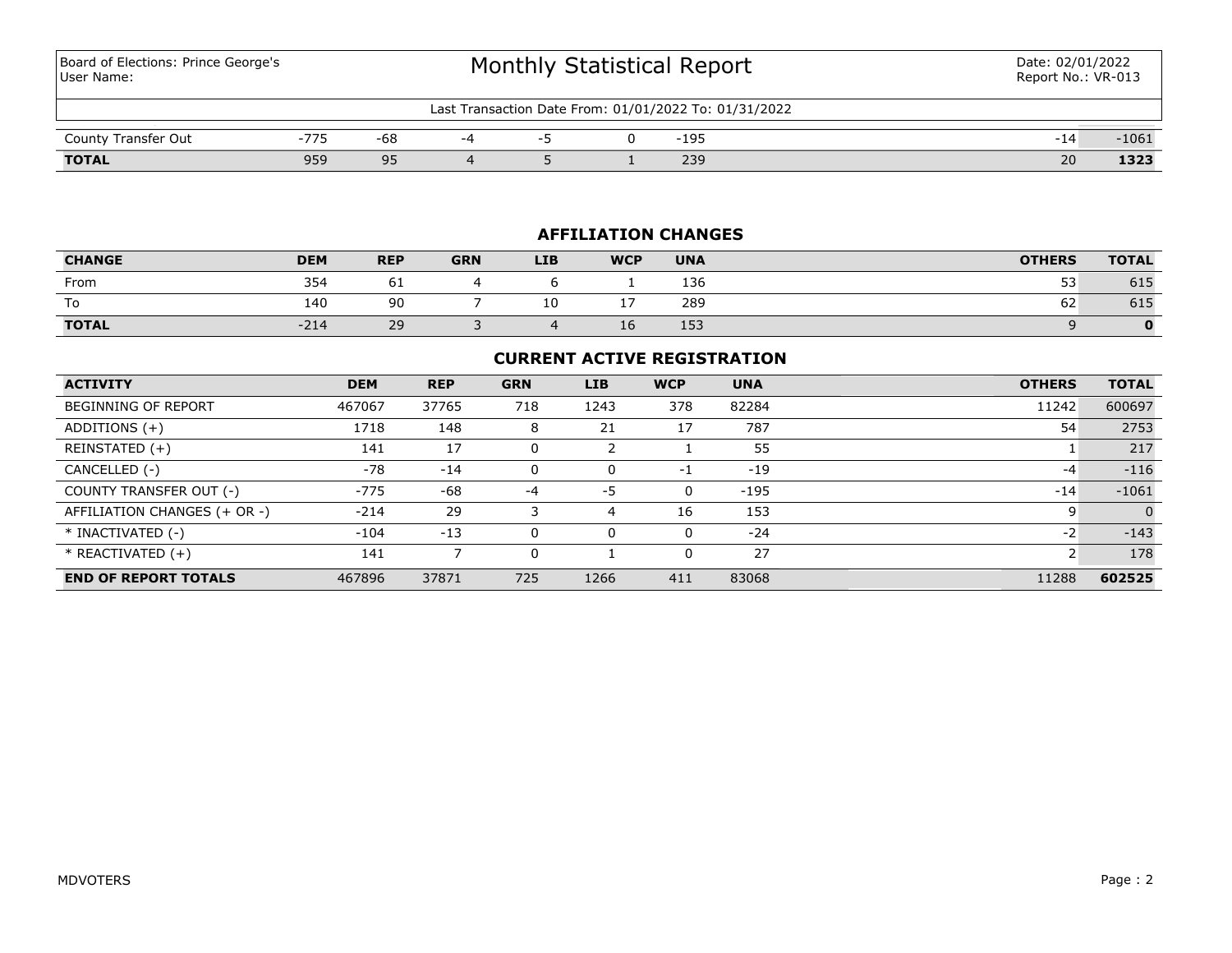#### Last Transaction Date From: 01/01/2022 To: 01/31/2022

## **INACTIVE REGISTRATION**

## **SUBTRACTIONS FROM COUNTY INACTIVE STATUS**

| <b>REASON</b>                    | <b>DEM</b>   | <b>REP</b> | <b>GRN</b> | <b>LIB</b>   | <b>WCP</b>   | <b>UNA</b>     | <b>OTHERS</b> | <b>TOTAL</b>   |
|----------------------------------|--------------|------------|------------|--------------|--------------|----------------|---------------|----------------|
| By Mail                          | $\mathbf{2}$ | 0          | 0          | 0            | 0            | 1              | 0             | 3              |
| <b>Confirmation Notice</b>       | 5            | 0          | 0          | 0            | $\mathbf 0$  | 2              | 0             |                |
| Correction                       | 5.           | 2          | 0          | 0            | 0            | $\overline{2}$ | 0             | 9              |
| Death Notice                     | 3            |            | 0          | 0            | 0            | 0              | 0             | $\overline{4}$ |
| In Person                        |              | 0          | 0          | 0            | 0            | 0              | 0             |                |
| Jury Notice                      | 10           | 0          | 0          | 0            | 0            | 4              | 0             | 14             |
| Motor Vehicle Administration     | 105          | 2          | 0          |              | 0            | 11             |               | 120            |
| Moved Out of State               | 131          | 33         | 1          |              | 0            | 35             | 3             | 204            |
| NVRA by Mail                     |              | 0          | 0          | 0            | 0            | 0              | 0             |                |
| Online Voter Registration        | 0            | 0          | 0          | 0            | 0            | $\mathbf{1}$   | 0             |                |
| <b>State Designated Agencies</b> | 6            | 0          | 0          | 0            | 0            | 2              | 0             | $\,8\,$        |
| <b>USPS Sticker</b>              | 3            |            | 0          | 0            | 0            | 2              |               | $\overline{7}$ |
| Duplicate/Merged                 | 0            | 1          | 0          | 0            | 0            | 0              | 1             | 2              |
| County Transfer Out              | $-34$        | $-4$       | 0          | $\mathbf{0}$ | $\mathbf 0$  | $-6$           | 0             | $-44$          |
| <b>TOTAL</b>                     | 306          | 44         |            | 2            | $\mathbf{0}$ | 66             | 6             | 425            |

## **CURRENT INACTIVE REGISTRATION**

| <b>ACTIVITY</b>              | <b>DEM</b> | <b>REP</b> | <b>GRN</b> | LIB | <b>WCP</b> | <b>UNA</b> | <b>OTHERS</b> | <b>TOTAL</b> |
|------------------------------|------------|------------|------------|-----|------------|------------|---------------|--------------|
| <b>BEGINNING OF REPORT</b>   | 23610      | 2765       | 69         | 169 | 13         | 6252       | 507           | 33385        |
| $*$ INACTIVATED $(+)$        | 104        | 13         | $\Omega$   | 0   | 0          | 24         |               | 143          |
| *REACTIVATED (-)             | $-145$     | -5         | $\Omega$   | -1  | 0          | $-25$      | $-2$          | $-178$       |
| COUNTY TRANSFER OUT (-)      | $-34$      | $-4$       | $\Omega$   | 0   | 0          | -6         |               | $-44$        |
| AFFILIATION CHANGES (+ OR -) |            |            | $\Omega$   | 0   | 0          |            |               | $\Omega$     |
| CANCELLED FROM INACTIVE (-)  | $-134$     | $-35$      | -1         | -1  | 0          | $-35$      | $-4$          | $-210$       |
| PENDING FROM INACTIVE (-)    |            | 0          | $\Omega$   | 0   | 0          |            |               |              |
| <b>TOTAL INACTIVE</b>        | 23400      | 2735       | 68         | 167 | 13         | 6210       | 503           | 33096        |

## **ACTIVE AND INACTIVE REGISTRATION TOTAL REGISTRATION RECORDS**